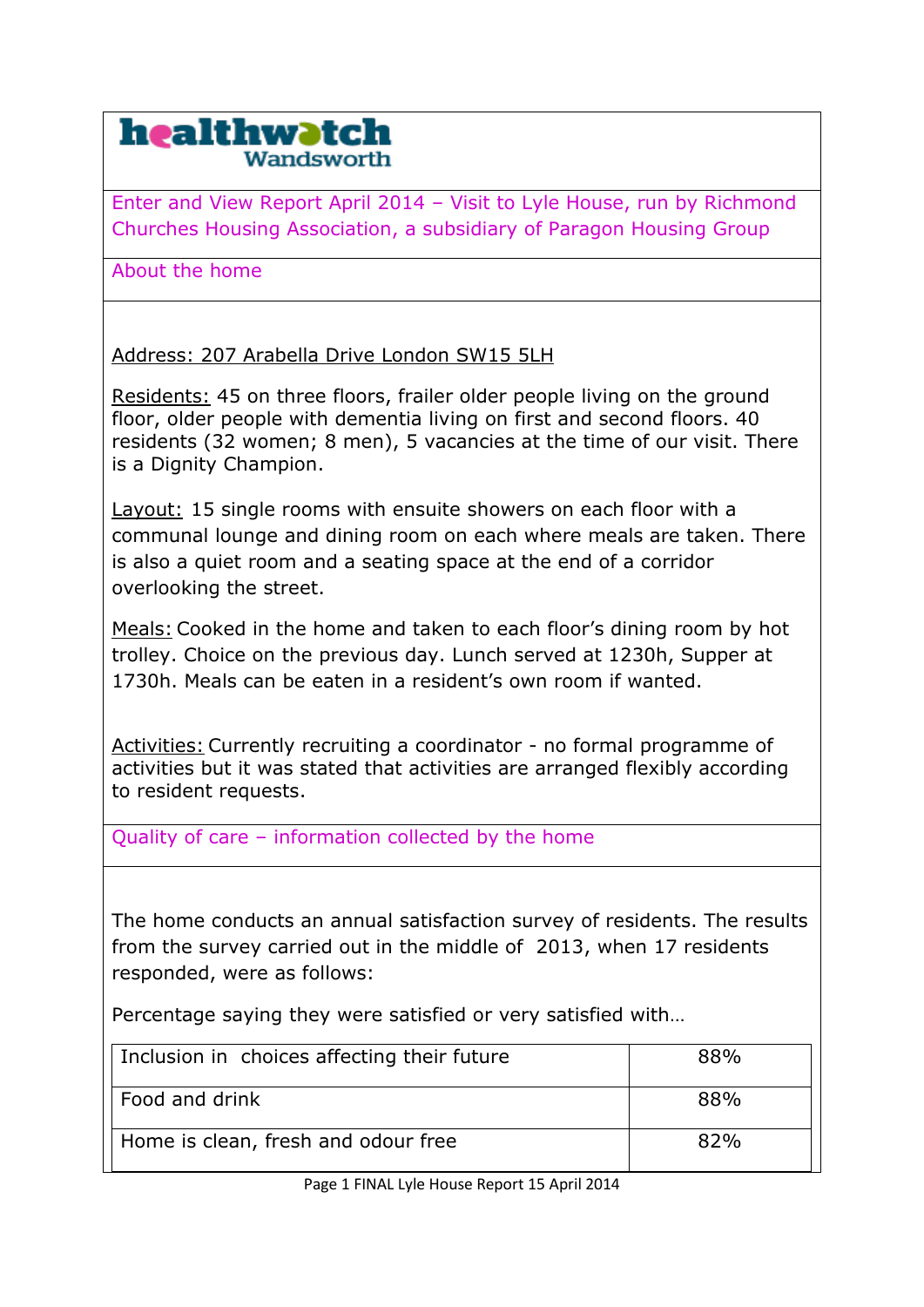| Choice of when to get up and go to bed                                   | 82% |
|--------------------------------------------------------------------------|-----|
| Access to hairdresser, GP, healthworker, dentist etc.                    | 76% |
| Outside appearance including gardens                                     | 76% |
| The home overall taking everything into account                          | 76% |
| Personal care tasks undertaken with privacy and<br>$diquity - all staff$ | 71% |
| Sufficient activities to meet needs                                      | 71% |
| Confident in making a complaint                                          | 65% |
| Inclusion in development and review of care plan                         | 59% |
| Ability to speak on regular basis to Keyworker                           | 59% |

35% said they knew who their Keyworker was and 71% said they would recommend the home to other people.

Other views of the quality of care at the home

Care Quality Commission (CQC):

Lyle House received an unannounced CQC inspection in May 2013. All 5 key standards were found to have been met:

- Care and welfare of people who use services
- Meeting nutritional needs
- Safeguarding people who use services from abuse
- Cleanliness and infection control
- Staffing

This was an improvement from a previous inspection in January 2013.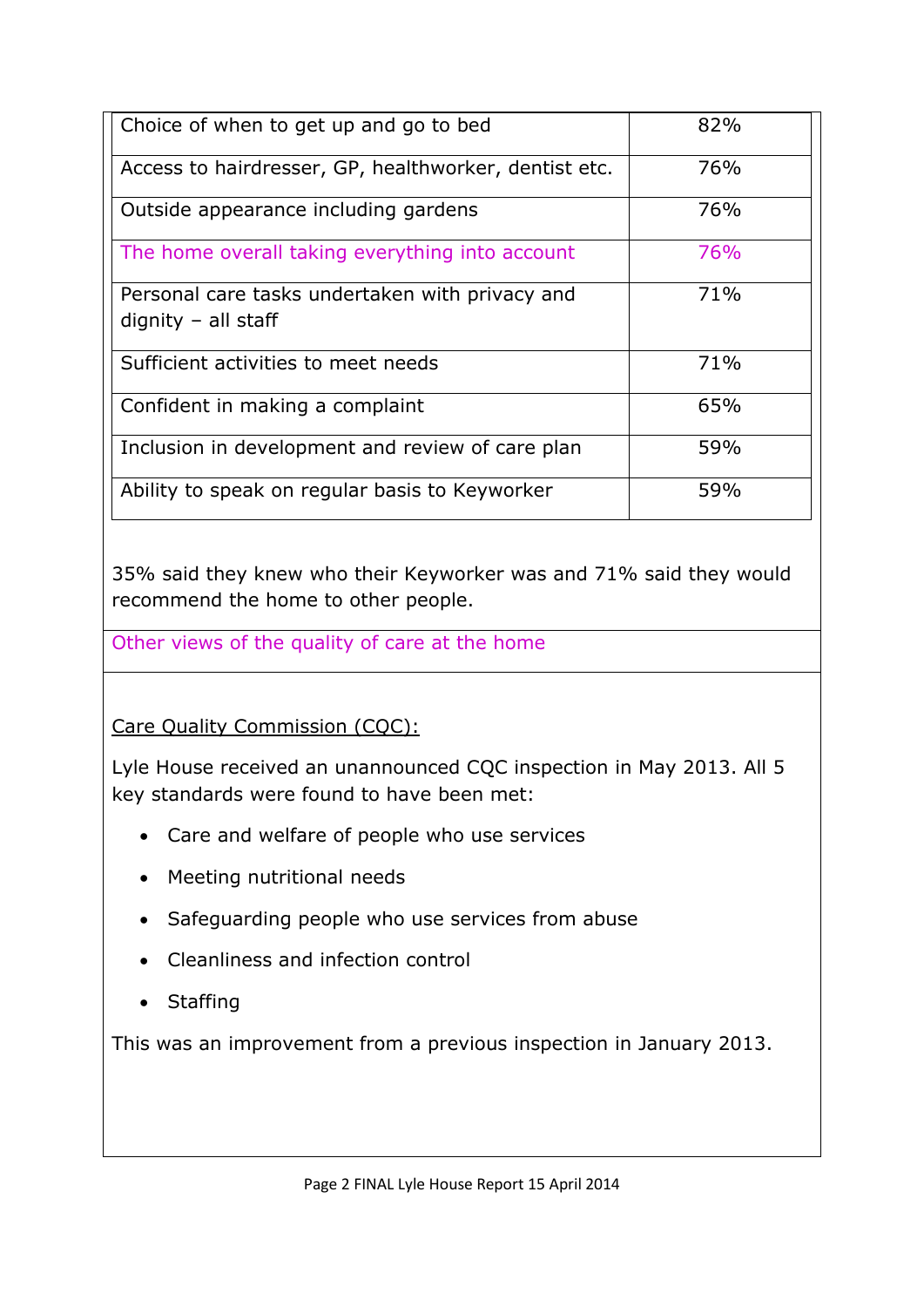About our visit

Five members of the Healthwatch Wandsworth Enter and View Team visited the home on  $25<sup>th</sup>$  March 2014. This was a planned visit and two members of the Team had met with Tracey Mundell, Care Services Manager two weeks earlier.

The visit involved interviewing residents and relatives/friends on all three floors of the home and two periods of observation: mid-morning and lunchtime.

Interviews were informal in style and tailored to the residents' capacity to respond. Some residents with cognitive impairment were not able to give accurate responses about their daily lives. However a flavour of how they felt about the home was obtained both from conversation and observation. In all 9 residents, 5 relatives and a visitor were spoken to.

Findings from our visit focusing on the quality of individual care and the responsiveness of services to individual residents' needs

## Personal Care:

 $+ve:$ 

Some residents, who were more independent, said that they knew that help was available if they needed it.

Staff were observed at lunchtime giving a couple of individuals a lot of attention, patiently helping them to eat.

Regular visits by a hairdresser and by a GP were widely known about and appreciated.

No resident that we spoke to reported ever feeling embarrassed or uncomfortable.

Some residents expressed confidence that they would have no hesitation in complaining if they had any concerns.

The home was clean and bright and we did not smell urine.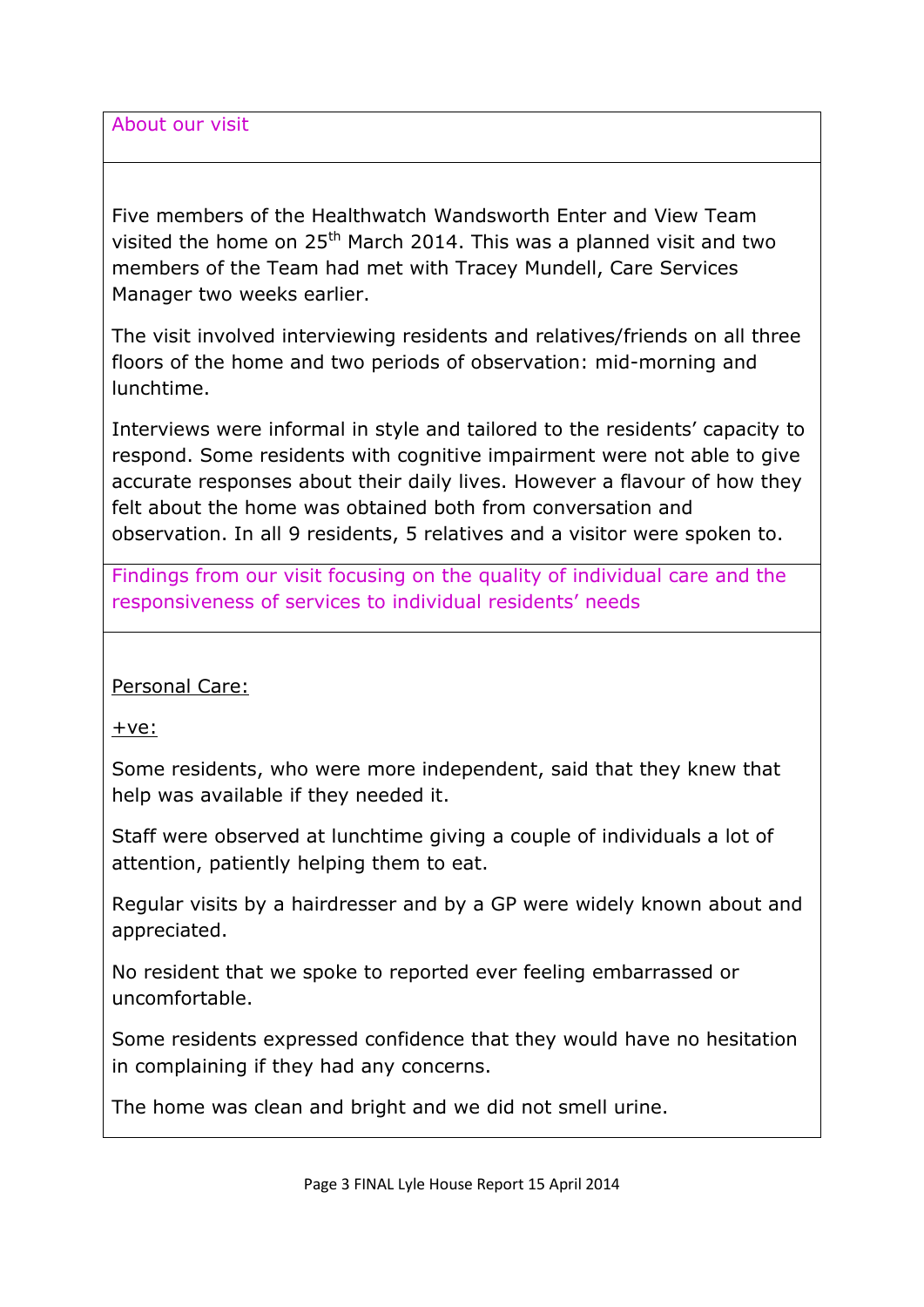-ve:

Very few residents we spoke to seemed aware of having a keyworker.

Many residents' room doors had one photo of the person on them but only a few had additional photos which might serve as additional orientation clues or memory prompts for residents to find their own rooms. (A good practice measure especially in the care of people with dementia)

Food and drink:

 $+ve:$ 

Food was generally liked by residents and they were given choice.

Lunchtime was relaxed and involved good interaction between staff and residents, including support to those needing it.

Staff showed flexibility to meet individual resident preferences – to have a starter or not, to eat in their own room or in the lounge area (on suitable individual tables), to change their minds about what they wanted.

Food served was generally eaten but a few said they were not hungry and were observed to have had snacks served to them within an hour of lunchtime.

A resident was able to have an alcoholic drink which she had asked for.

A survey of how residents had enjoyed their meal was carried out – but only on the ground floor.

-ve:

Special meals for two residents of black and ethnic minority background were usually available but not on the day of our visit because the chef was from an agency.

Staff on the first floor were very stretched in responding to a group of residents who moved around and were restless.

Activities:

+ve:

Many residents seemed content with a low level of involvement in organised activity which meant they kept themselves busy – knitting,

Page 4 FINAL Lyle House Report 15 April 2014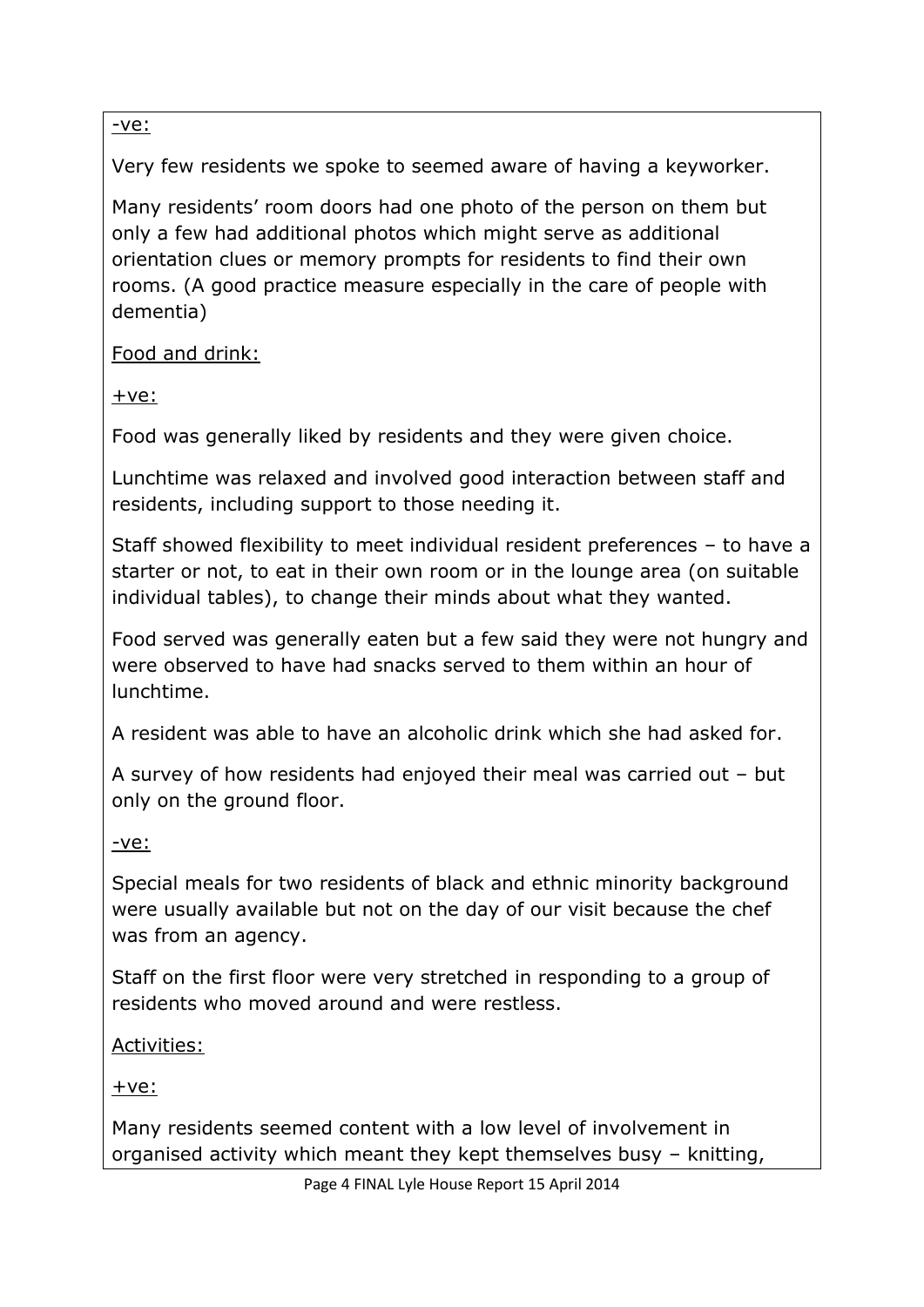listening to the radio, reading etc.

Staff were observed engaging with groups of residents in the lounge area – playing ball, singing. Planned activities for that day were posted up on noticeboards in each lounge.

On the first floor staff were providing manicures.

-ve:

A few residents reported being bored or noted that there was little interaction between residents.

## Staff attitudes:

 $+ve:$ 

Nearly all residents expressed praise for the care they got from staff, saying they were checked on regularly and asked if they were OK.

Staff were observed at lunchtime giving kindly support to residents, talking them through what they were helping them with.

-ve:

The relatives of one profoundly deaf resident used written questions and memory prompts to stimulate conversation, a practice that the home's staff did not appear to follow.

Views of relatives, friends and a visitor

+ve:

Relatives were positive about the care that staff gave to their loved ones.

One set of friends were very impressed with the kindness and patience of staff with their friend who they said could be extremely challenging. They thought that care in the home had improved in the past few months and linked this to a change in management.

Food was on offer all the time.

They said that they were kept well informed about any changes in their relative's health including falls.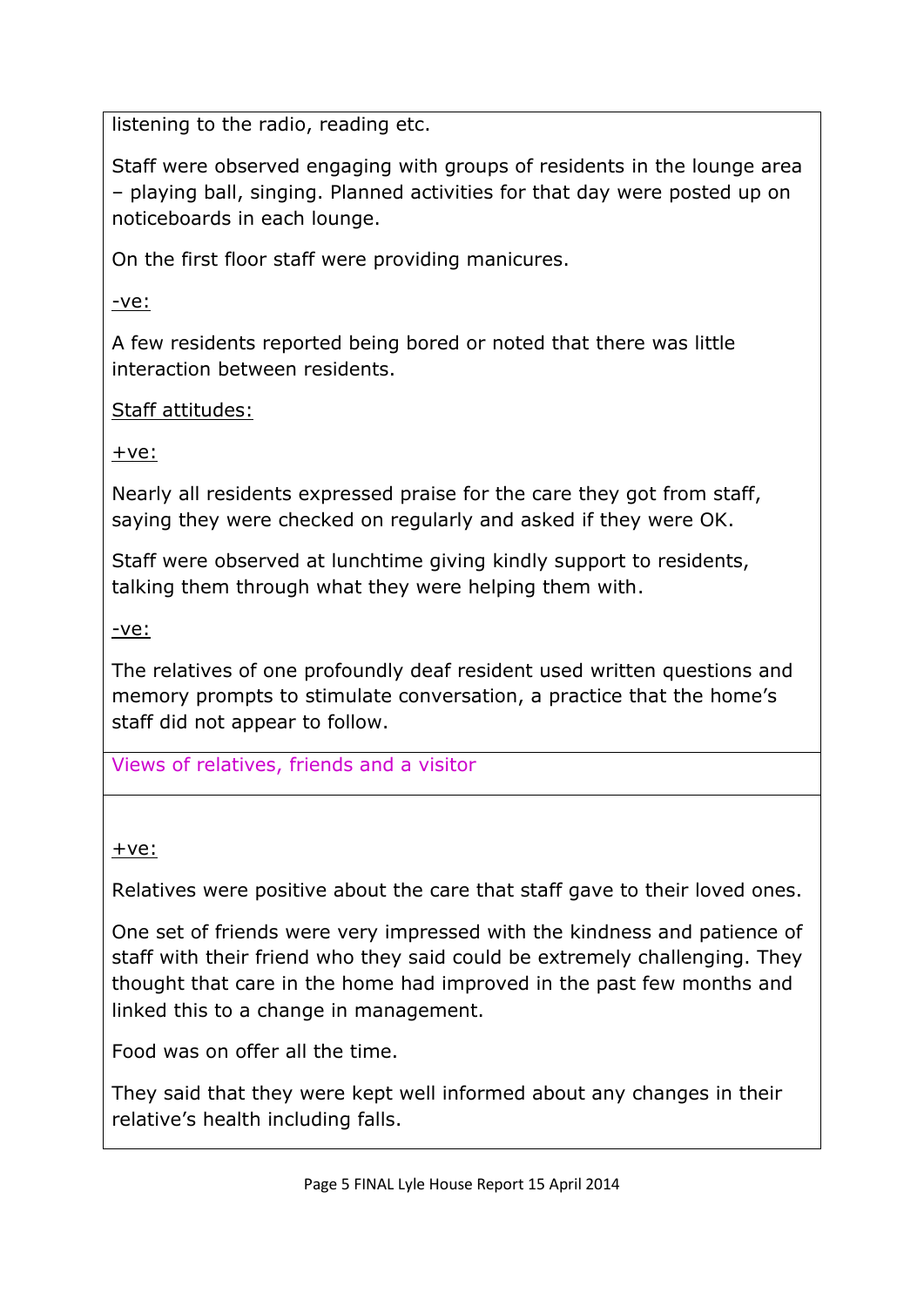-ve:

One relative thought standards had fallen over the last couple of years in that some residents presented with challenging behaviour that was upsetting for others.

A recent visitor and her sister, looking at Lyle House as a potential home for their mother, left without going round as no one came to help them. They also thought that there was a strong smell of urine.

A planned regular meeting for relatives was postponed twice and we were not able to attend to add to our findings.

Our conclusions

We found the care provided at Lyle House was generally of a good standard with largely positive feedback from both residents and relatives and from our observations.

The approach of staff to caring for residents was particularly good with some exceptional examples of good practice.

Where required, personal care was nearly always being provided with dignity and respect

The food was also of a good standard with reasonable choice and served in a relaxed friendly environment.

Residents were less happy with how they spent their time.

Activities were limited and a few residents reported being bored and not able to follow their interests.

Residents said they were unaware of having a Keyworker

More could be done to help resident/carer interaction by having visible memory prompt information and introducing practical ways of improving communication with people with sensory impairment.